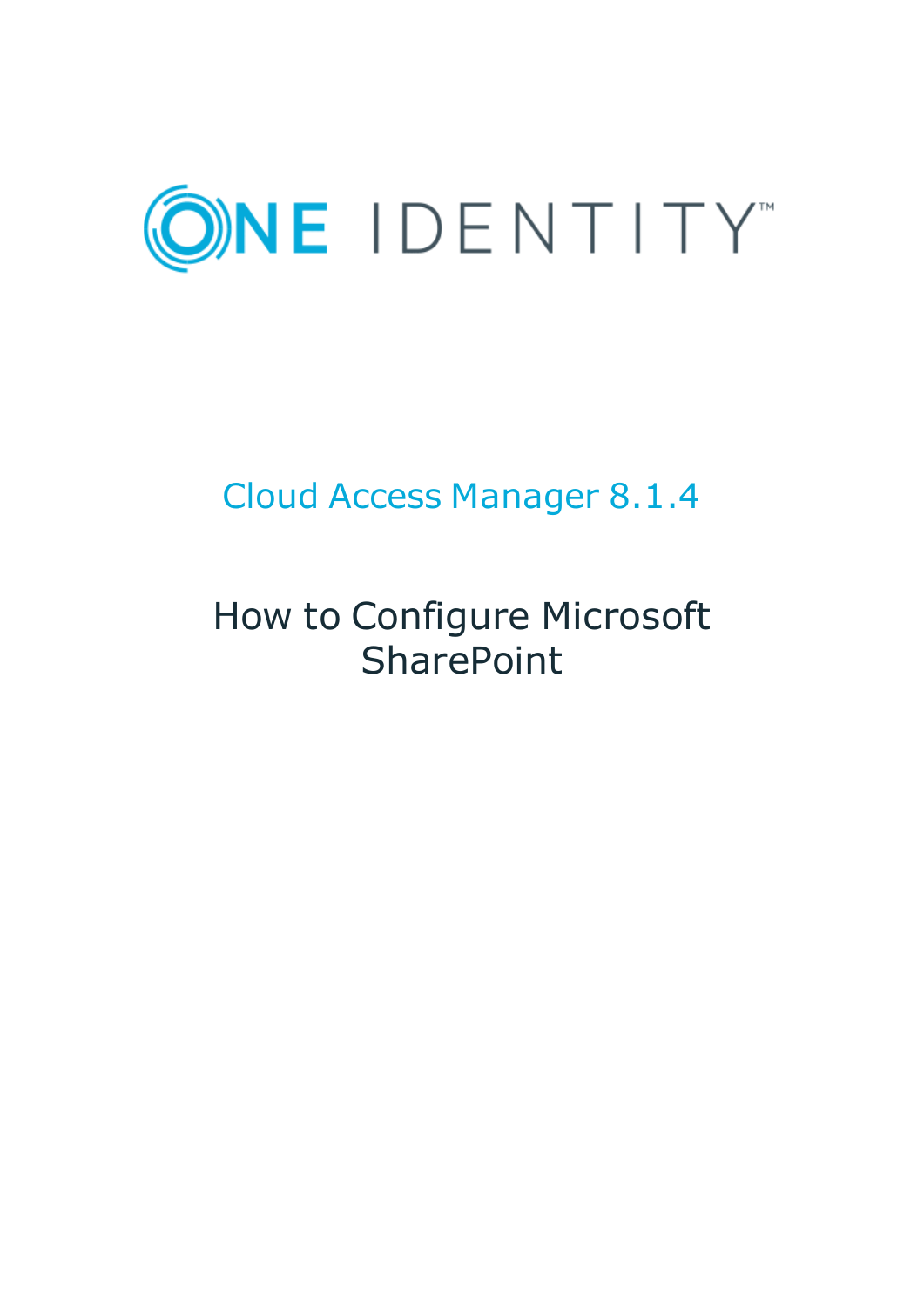#### **Copyright 2018 One Identity LLC.**

#### **ALL RIGHTS RESERVED.**

This guide contains proprietary information protected by copyright. The software described in this guide is furnished under a software license or nondisclosure agreement. This software may be used or copied only in accordance with the terms of the applicable agreement. No part of this guide may be reproduced or transmitted in any form or by any means, electronic or mechanical, including photocopying and recording for any purpose other than the purchaser's personal use without the written permission of One Identity LLC .

The information in this document is provided in connection with One Identity products. No license, express or implied, by estoppel or otherwise, to any intellectual property right is granted by this document or in connection with the sale of One Identity LLC products. EXCEPT AS SET FORTH IN THE TERMS AND CONDITIONS AS SPECIFIED IN THE LICENSE AGREEMENT FOR THIS PRODUCT, ONE IDENTITY ASSUMES NO LIABILITY WHATSOEVER AND DISCLAIMS ANY EXPRESS, IMPLIED OR STATUTORY WARRANTY RELATING TO ITS PRODUCTS INCLUDING, BUT NOT LIMITED TO, THE IMPLIED WARRANTY OF MERCHANTABILITY, FITNESS FOR A PARTICULAR PURPOSE, OR NON-INFRINGEMENT. IN NO EVENT SHALL ONE IDENTITY BE LIABLE FOR ANY DIRECT, INDIRECT, CONSEQUENTIAL, PUNITIVE, SPECIAL OR INCIDENTAL DAMAGES (INCLUDING, WITHOUT LIMITATION, DAMAGES FOR LOSS OF PROFITS, BUSINESS INTERRUPTION OR LOSS OF INFORMATION) ARISING OUT OF THE USE OR INABILITY TO USE THIS DOCUMENT, EVEN IF ONE IDENTITY HAS BEEN ADVISED OF THE POSSIBILITY OF SUCH DAMAGES. One Identity makes no representations or warranties with respect to the accuracy or completeness of the contents of this document and reserves the right to make changes to specifications and product descriptions at any time without notice. One Identity does not make any commitment to update the information contained in this document.

If you have any questions regarding your potential use of this material, contact:

One Identity LLC. Attn: LEGAL Dept 4 Polaris Way Aliso Viejo, CA 92656

Refer to our Web site ([http://www.OneIdentity.com](http://www.oneidentity.com/)) for regional and international office information.

#### **Patents**

One Identity is proud of our advanced technology. Patents and pending patents may apply to this product. For the most current information about applicable patents for this product, please visit our website at [http://www.OneIdentity.com/legal/patents.aspx](http://www.oneidentity.com/legal/patents.aspx).

#### **Trademarks**

One Identity and the One Identity logo are trademarks and registered trademarks of One Identity LLC. in the U.S.A. and other countries. For a complete list of One Identity trademarks, please visit our website at [www.OneIdentity.com/legal](http://www.oneidentity.com/legal). All other trademarks are the property of their respective owners.

#### **Legend**

- **WARNING: A WARNING icon indicates a potential for property damage, personal injury, or death.**
- **CAUTION: A CAUTION icon indicates potential damage to hardware or loss of data if instructions are not followed.**
- IMPORTANT, NOTE, TIP, MOBILE, or VIDEO: An information icon indicates supporting Œ information.

Cloud Access Manager How to Configure Microsoft SharePoint Updated - November 2018 Version - 8.1.4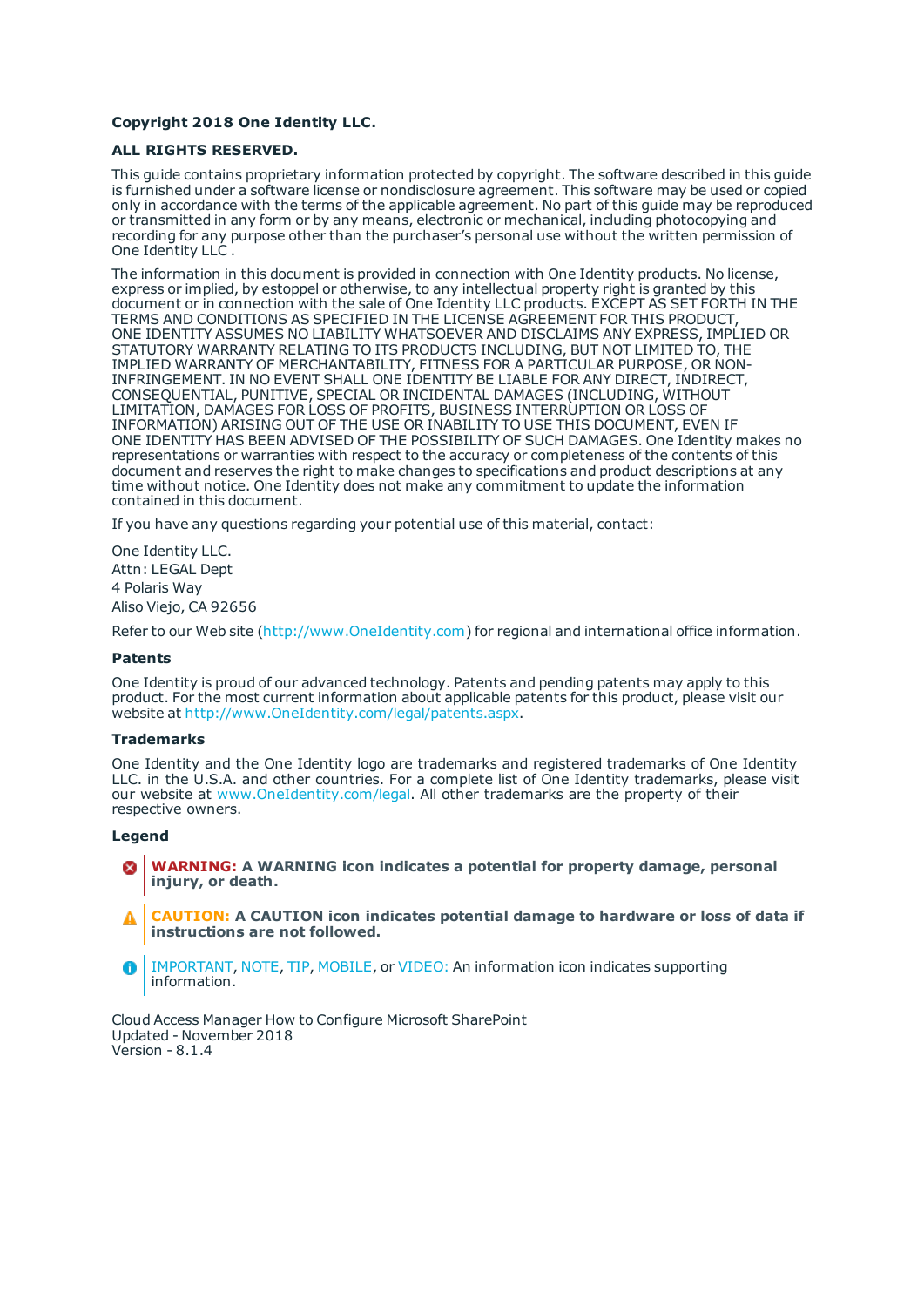### **Contents**

| Adding Microsoft SharePoint to Cloud Access Manager using WS-Federation  4       |  |
|----------------------------------------------------------------------------------|--|
| Configuring a SharePoint 2010 or 2013 WS-Federation Trust using the Cloud Access |  |
|                                                                                  |  |
|                                                                                  |  |
| Manual configuration of a SharePoint 2013 Server WS-Federation Trust  8          |  |
| Manual configuration of a SharePoint 2010 Server WS-Federation Trust  9          |  |
| Protecting your SharePoint website with Cloud Access Manager 10                  |  |
|                                                                                  |  |
|                                                                                  |  |
| Adding Microsoft SharePoint to Cloud Access Manager using the reverse proxy 15   |  |
|                                                                                  |  |
|                                                                                  |  |
|                                                                                  |  |
|                                                                                  |  |

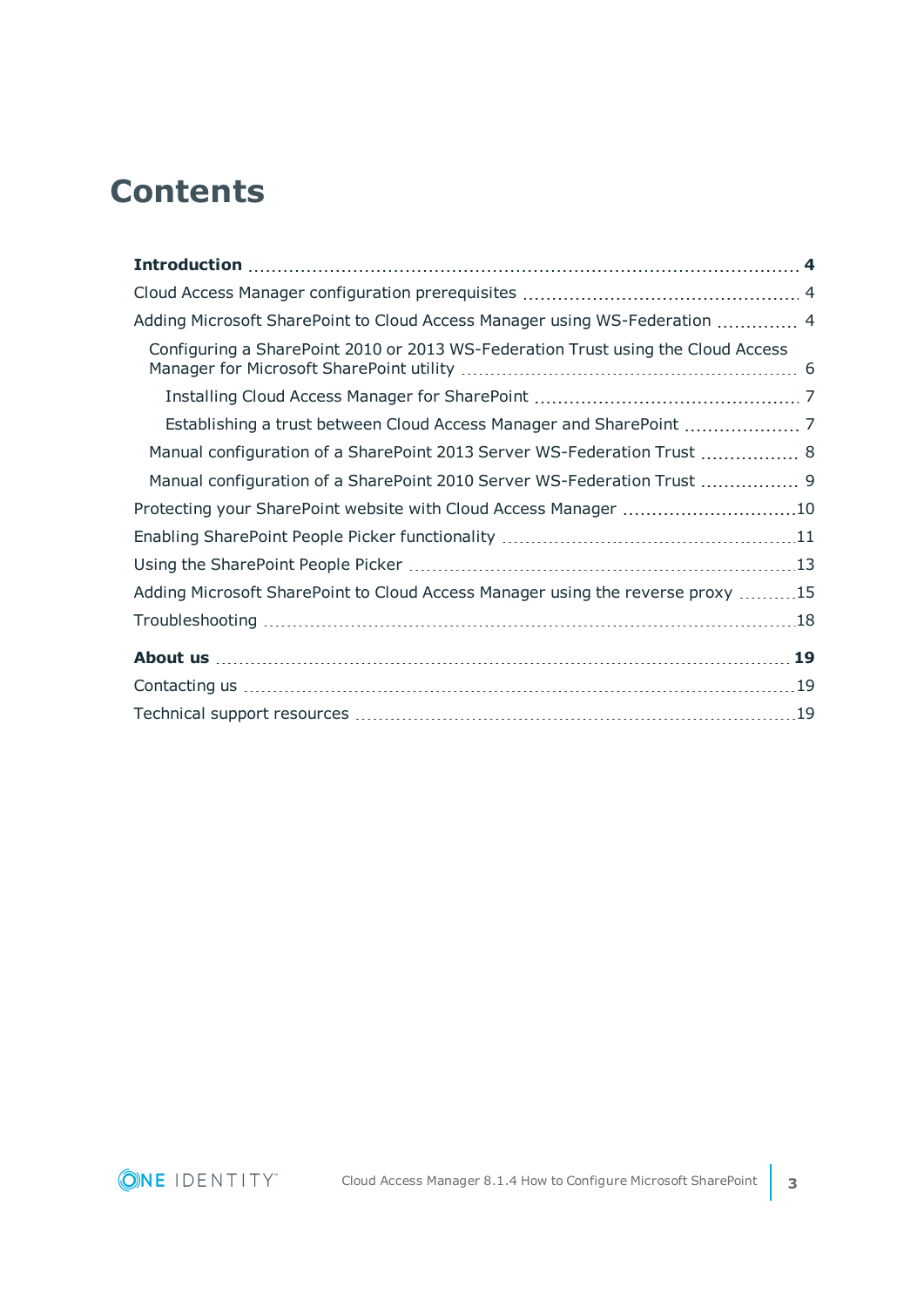# **Introduction**

<span id="page-3-0"></span>This guide describes how to configure Microsoft SharePoint for use with Cloud Access Manager. Cloud Access Manager now supports two configuration options for Microsoft SharePoint, the Cloud Access Manager WS-Federation application template supports both SharePoint 2010 and SharePoint 2013 to simplify and automate application configuration.

In addition, you can configure the Cloud Access Manager reverse proxy to provide Single Sign-On (SSO) to web applications by automatically filling in the login form, or using either Integrated Windows Authentication (IWA) or Basic Authentication. You can also use the reverse proxy to enable secure access to internal web apps from the internet. For further information, please refer to the *One Identity Cloud Access Manager Security and Best Practices Guide*.

### <span id="page-3-1"></span>**Cloud Access Manager configuration prerequisites**

### *To install Cloud Access Manager as a standard two host production system*

- 1. Install Cloud Access Manager as described in the *One Identity Cloud Access Manager Installation Guide* and configure an Active Directory front-end authentication method as recommended in the *One Identity Cloud Access Manager Configuration Guide*.
- 2. Verify your configuration by confirming that a user on a domain connected workstation can sign on to the portal using their Active Directory credentials and that the browser shows the portal is using a trusted Secure Sockets Layer (SSL) certificate. The ability to authenticate and an SSL certificate signed by a recognized Trusted Certification Authority are required to perform SSO to SharePoint 2013.

### <span id="page-3-2"></span>**Adding Microsoft SharePoint to Cloud Access Manager using WS-Federation**

### *To add SharePoint to Cloud Access Manager using the WS-Federation application template*

- 1. Add the SharePoint application to One Identity Cloud Access Manager using the SharePoint 2010/2013 template.
- 2. Set the SharePoint server web application URL and the site folder.
- 3. Configure a realm name to later identify this connection in SharePoint.
- 4. Click **Save & Next**.

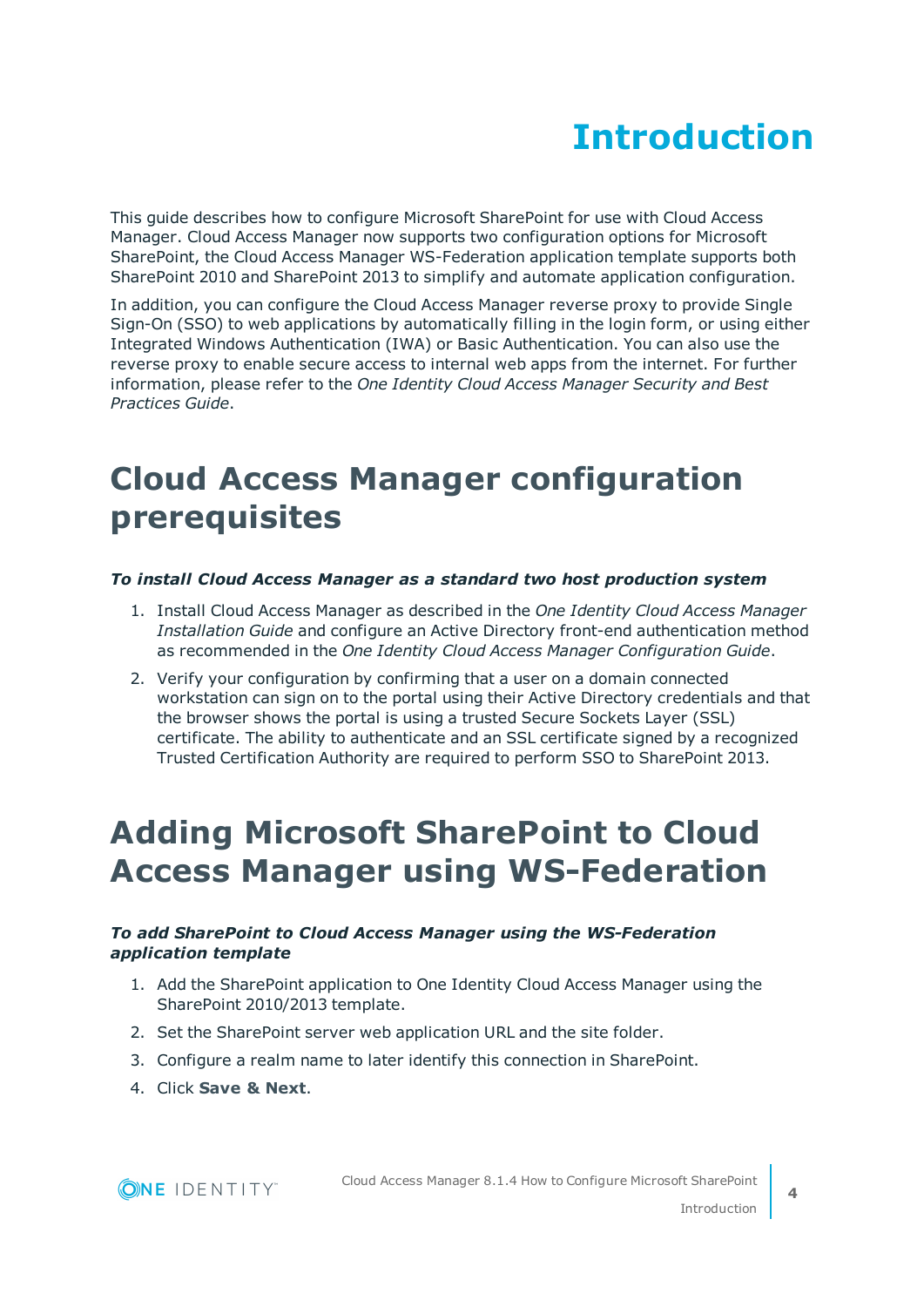| $\blacksquare$ NOTE: While SharePoint server may include multiple sites, the Cloud Access |
|-------------------------------------------------------------------------------------------|
| Manager template will only auto-configure one of them for you. You can add                |
| others manually as extra application portal links when the initial SharePoint             |
| application has been created.                                                             |

6 NOTE: The relying party realm may be any value you choose, with urn: as its prefix, for example urn:cam-sharepoint. You will enter this value in SharePoint later when you create the new authenticator.

| http://win12.sharepoint2013.local:80                   | Please enter the SharePoint web application URL               |  |  |
|--------------------------------------------------------|---------------------------------------------------------------|--|--|
| Please enter the SharePoint site folder                |                                                               |  |  |
| sites/sharepoint2013                                   |                                                               |  |  |
|                                                        | Please enter the realm SharePoint will use to identify itself |  |  |
| urn:cam-sharepoint                                     |                                                               |  |  |
|                                                        |                                                               |  |  |
| The following Application Portal links will be created |                                                               |  |  |

5. In **Subject Mapping** you must specify the attribute that Cloud Access Manager will use to derive the user's name for log in. The default attribute is **mail**. Click **Next**.

On the **Claim Mapping** page you can configure the values Cloud Access Manager will pass to SharePoint in the form of claims. By default only a user's email address is required to successfully authenticate. If you need to pass other values, for example employee id, you can add further claims on the **Claim Mapping** page and populate them with the appropriate values from the relevant front-end authenticator.

You will also need to create the associated claim type mappings when you create the new claims-based authenticator in SharePoint. The Cloud Access Manager for Microsoft SharePoint utility will do this for you automatically, or you can add the claim type mappings manually using the New-SPClaimTypeMapping command. For further details, please refer to Manual [configuration](#page-7-0) of a SharePoint 2013 Server WS-[Federation](#page-7-0) Trust.

6. When complete, click **Next**.

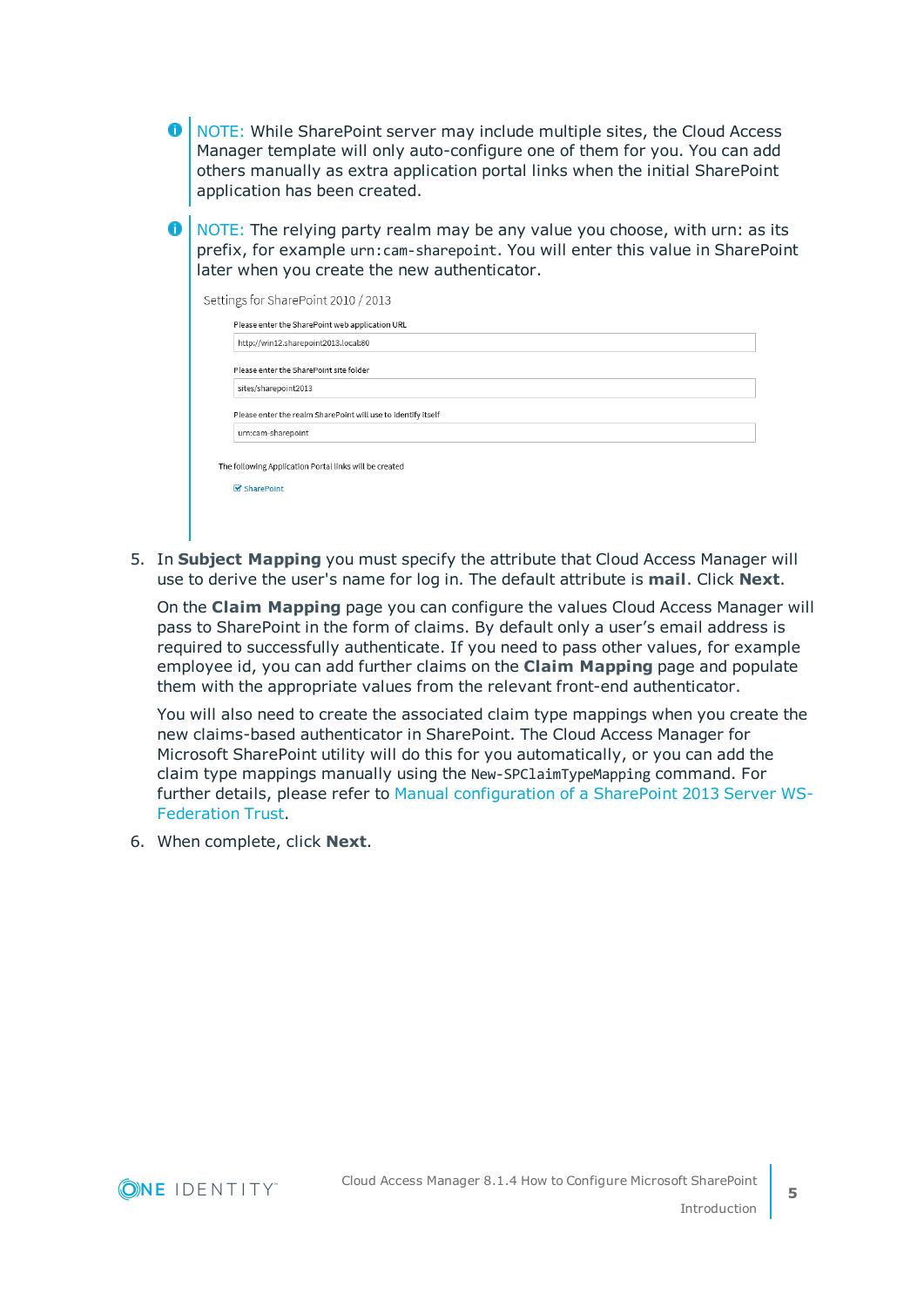| Currently editing application: SharePoint   |                                                                                                                                                                                                                                                                                                                                                              |                          |
|---------------------------------------------|--------------------------------------------------------------------------------------------------------------------------------------------------------------------------------------------------------------------------------------------------------------------------------------------------------------------------------------------------------------|--------------------------|
| Federation Settings                         |                                                                                                                                                                                                                                                                                                                                                              |                          |
| <b>Token Settings</b><br>√                  | Claim Mapping                                                                                                                                                                                                                                                                                                                                                |                          |
| Subject Mapping<br>√                        |                                                                                                                                                                                                                                                                                                                                                              |                          |
| <b>Claim Mapping</b><br>Manual User Provisi | Claim rules are used to send a user attribute or static value to the target application. Multiple rules can be added so that different values<br>٠<br>The following user attributes will be<br>can be sent depending on the user's role. Rules can be prioritized by dragging and dropping them into the desired order.<br>sent to the application as claims |                          |
| Two Factor Authent√                         | Name of the claim to send to the application                                                                                                                                                                                                                                                                                                                 |                          |
| Permissions<br>J                            | http://schemas.xmlsoap.org/ws/200 自<br>http://schemas.xmlsoap.org/ws/2005/05/identity/claims/emailaddress<br>5/05/identity/claims/emailaddress                                                                                                                                                                                                               |                          |
| Application Name<br>✓                       | Rule Processing Mode                                                                                                                                                                                                                                                                                                                                         |                          |
| Application Portal<br>✓                     | Use first rule matched<br>٠                                                                                                                                                                                                                                                                                                                                  | + Add New Claim Rule     |
|                                             |                                                                                                                                                                                                                                                                                                                                                              |                          |
|                                             | Claim Rule (Role: All Roles   User Attribute: Email Address)                                                                                                                                                                                                                                                                                                 | ⋋                        |
|                                             | Send Cloud Access Manager role claim<br>[Claim name: urn:cam/sso/role]                                                                                                                                                                                                                                                                                       |                          |
|                                             |                                                                                                                                                                                                                                                                                                                                                              |                          |
|                                             |                                                                                                                                                                                                                                                                                                                                                              |                          |
|                                             |                                                                                                                                                                                                                                                                                                                                                              |                          |
|                                             |                                                                                                                                                                                                                                                                                                                                                              |                          |
|                                             |                                                                                                                                                                                                                                                                                                                                                              |                          |
|                                             | <b>Back</b><br>Step 4 of 9                                                                                                                                                                                                                                                                                                                                   | Finish<br>Cancel<br>Next |

- 7. You will now see the **Permissions** page. This enables you to control which users can access the application. By default, all Cloud Access Manager users have access to the application. You can restrict access to the application to users who belong to a specific role, but for this example click **Next** to allow all users to access the application.
- 8. Enter an Application Name, for example SharePoint 2013, then click **Next**.
- 9. To configure how the application is displayed on the Cloud Access Manager Portal, enter the **Title** and **Description** you want to display on the Cloud Access Manager Portal.
- 10. Enter the URL that you want your users to be initially redirected to.
- 11. Click **Get Application Icon** to locate and display the icon of the application or upload an icon of your choice.
- 12. Click **Finish** to complete the configuration of the application.
- 13. Cloud Access Manager will now generate a certificate that you must download and add to the SharePoint server.

### <span id="page-5-0"></span>**Configuring a SharePoint 2010 or 2013 WS-Federation Trust using the Cloud Access Manager for Microsoft SharePoint utility**

This section describes how to install the Cloud Access Manager for SharePoint utility and how to use it to establish a trust between Cloud Access Manager and SharePoint Server 2010 or 2013.

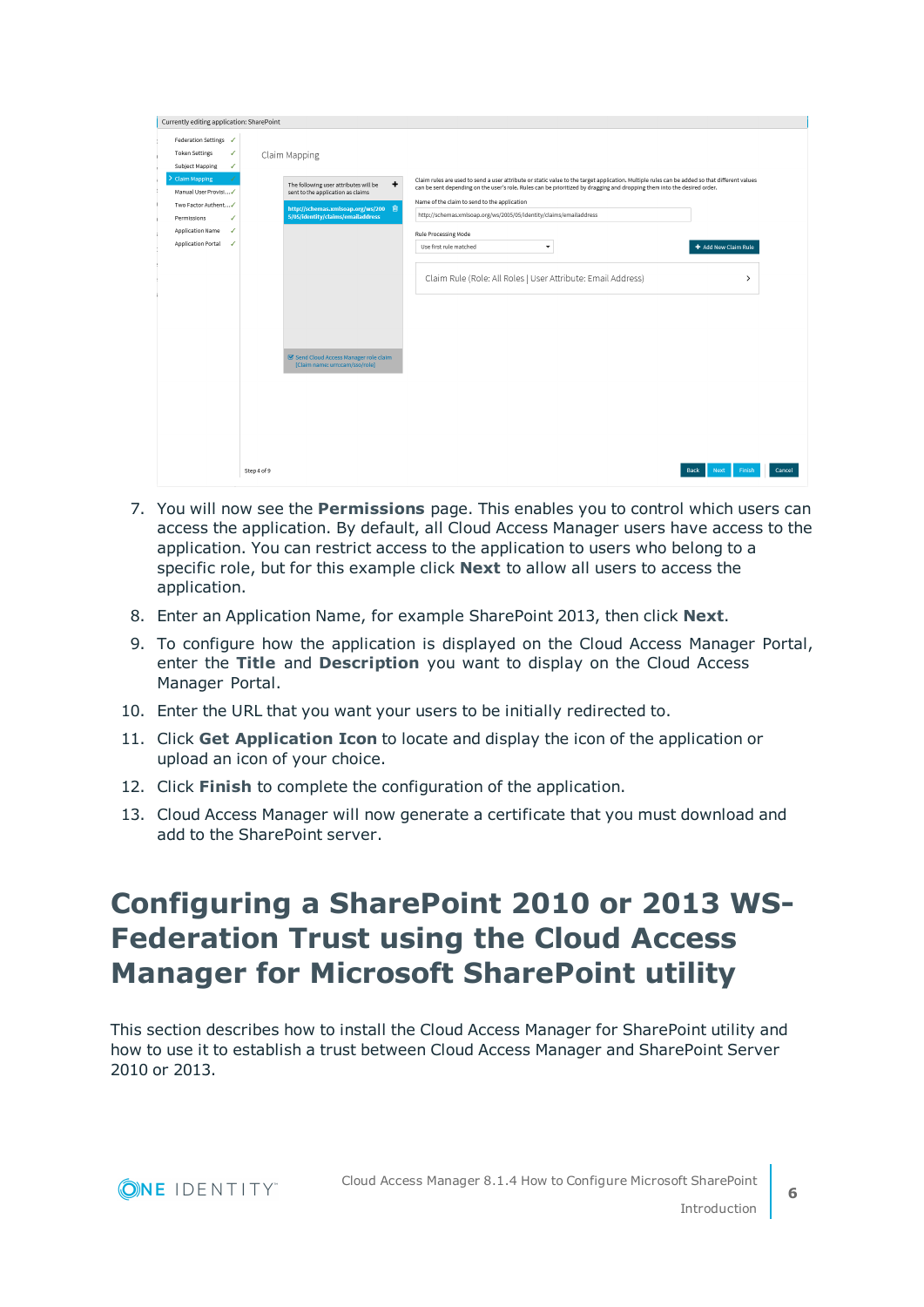### <span id="page-6-0"></span>**Installing Cloud Access Manager for SharePoint**

### *To install Cloud Access Manager for SharePoint*

- 1. Copy the appropriate version of the Cloud Access Managerfor SharePoint installer (2010 or 2013) to a server in your Microsoft SharePoint farm.
- 2. Run the installer, which will install the software in its default location and add a link to your Windows Start menu.

**O** NOTE: Cloud Access Manager for SharePoint requires Microsoft .NET framework version 4.5 installed on your host.

<span id="page-6-1"></span>3. Click the link on the Start menu to open the application.

### **Establishing a trust between Cloud Access Manager and SharePoint**

#### *To establish a trust between Cloud Access Manager and SharePoint*

- 1. Download the certificate from your SharePoint application in Cloud Access Manager, then copy it to the SharePoint server where Cloud Access Manager for SharePoint is running.
- 2. Complete the fields on the **Trust** tab. You can obtain the realm value from the Cloud Access Manager SharePoint application configuration, **Federation Settings | Relying Party Realm / Identity**.
- 3. Browse to the location of the Cloud Access Manager trust certificate file, and click **Install**.

|                                                                                                                                          | <b>ONE IDENTITY</b> Cloud Access Manager for SharePoint                                                            |                  |         |       | $\mathbf{x}$ |
|------------------------------------------------------------------------------------------------------------------------------------------|--------------------------------------------------------------------------------------------------------------------|------------------|---------|-------|--------------|
| <b>Trust</b><br>Establish a trust between<br><b>SharePoint and Cloud Access</b><br>Manager<br><b>Solutions</b><br><b>Enable Features</b> | Trust<br>Enter the host name of the<br>Cloud Access Manager server<br>Enter the realm<br>Certificate file location |                  |         |       | $\cdots$     |
|                                                                                                                                          | <b>Update Certificate</b>                                                                                          | <b>Uninstall</b> | Install | Reset | Save         |

The trust has now been established between Cloud Access Manager and SharePoint Server 2013. Next you will need to enable it to protect your sites.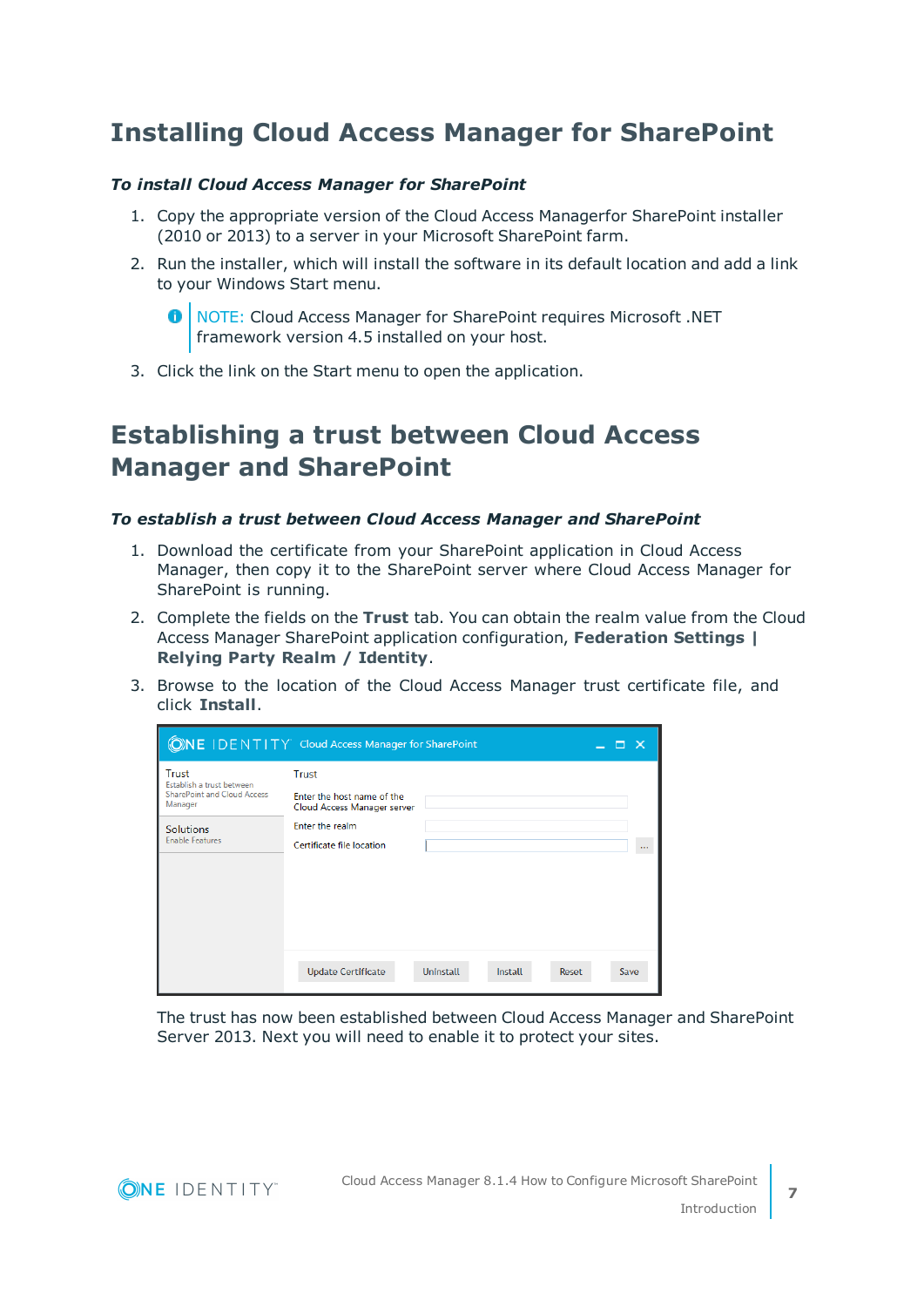### <span id="page-7-0"></span>**Manual configuration of a SharePoint 2013 Server WS-Federation Trust**

This section guides you through the steps required to manually configure your SharePoint 2013 server for claims-based authentication using WS-Federation.

6 NOTE: These steps are an alternative method to using the Cloud Access Manager for Microsoft SharePoint utility described in [Configuring](#page-5-0) a SharePoint 2010 or 2013 WS-Federation Trust using the Cloud Access Manager for Microsoft [SharePoint](#page-5-0) utility.

For instructions on how to configure SharePoint 2010, please refer to [Manual](#page-8-0) configuration of a SharePoint 2010 Server [WS-Federation](#page-8-0) Trust.

### *To configure your SharePoint 2013 Server for claims-based authentication*

1. On the SharePoint server, open the SharePoint 2013 Management Shell and enter the following commands to set up a new claims-based WS-Federated authenticator:

\$cert=New-Object System.Security.Cryptography.X509Certificates.X509Certificate2 ("<location of certificate>"

New-SPTrustedRootAuthority -Name "<Name of Certificate>" -Certificate \$cert

```
$email=New-SPClaimTypeMapping -IncomingClaimType
"http://schemas.xmlsoap.org/ws/2005/05/identity/claims/emailaddress" -Incoming
ClaimTypeDisplayName "EmailAddress" –SameAsIncoming
```
\$realm = "<realm as defined in Cloud Access Manager template>"

\$x=New-SPTrustedIdentityTokenIssuer -Name "<Name for authenticator>" - Description "Cloud Access Manager" -realm \$realm -ImportTrustCertificate \$cert - ClaimsMappings \$email -SignInUrl "<Endpoint URL>" -IdentifierClaim http://schemas.xmlsoap.org/ws/2005/05/identity/claims/emailaddress

 $\bullet$ NOTE: If you have added extra claims to the Claim Mapping page in the Cloud Access Manager SharePoint template, then you will need to add mappings for each extra claim here.

To do this:

- use extra New-SPClaimTypeMapping commands, as for the EmailAddress default shown above.
- then use the -ClaimsMappings parameter in the New-SPTrustedIdentityTokenIssuer command to create them in the Trust.

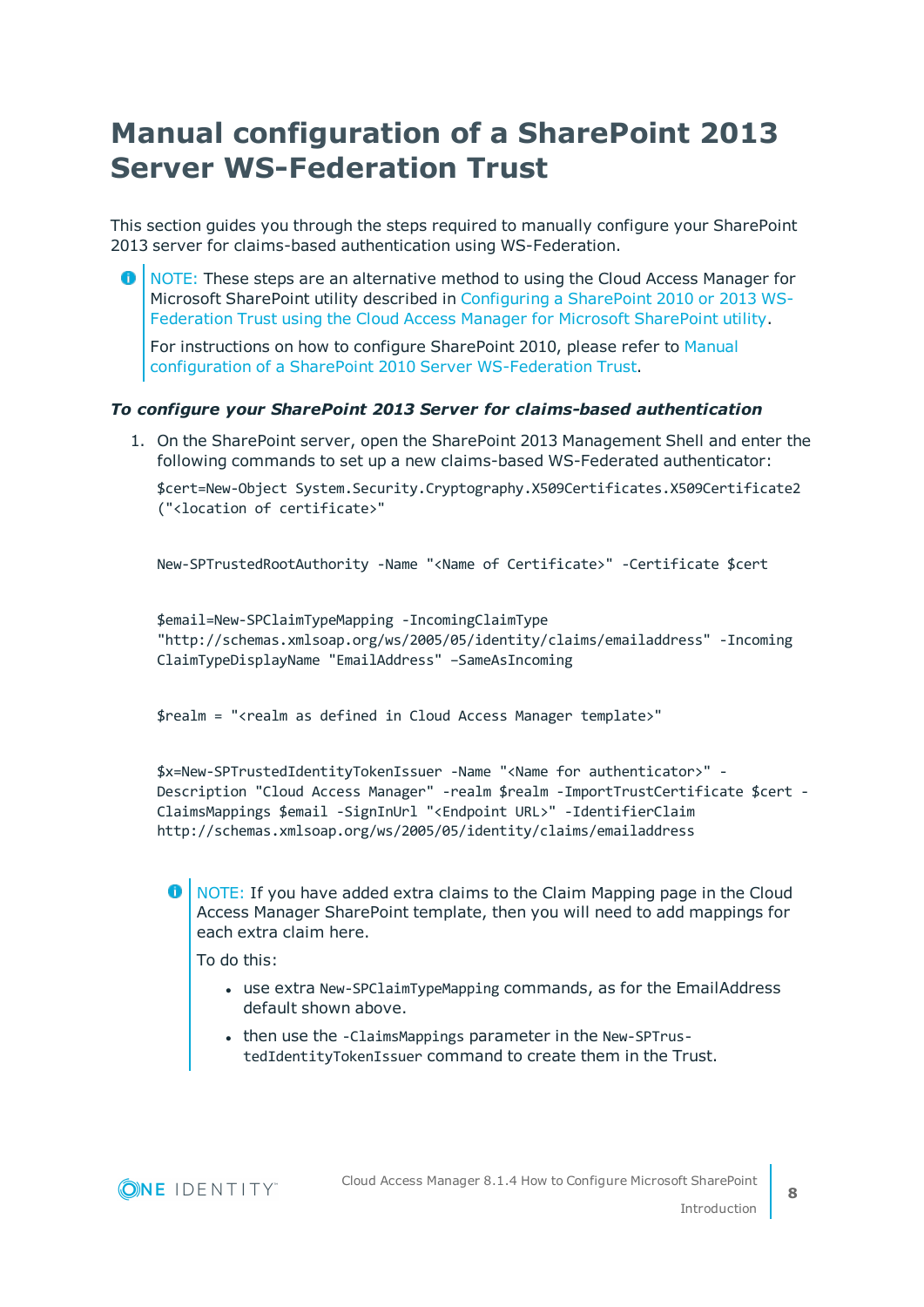The trust has been established between Cloud Access Manager and SharePoint Server 2013. Next you need to enable it to protect your sites.

### <span id="page-8-0"></span>**Manual configuration of a SharePoint 2010 Server WS-Federation Trust**

This section guides you through the steps required to manually configure your SharePoint 2010 server for claims-based authentication. Configuring SharePoint 2010 is similar to configuring SharePoint 2013, with additional steps to enable the claims-based authentication mode.

NOTE: These steps are an alternative method to using the Cloud Access Manager for Microsoft SharePoint utility described in [Configuring](#page-5-0) a SharePoint 2010 or 2013 WS-Federation Trust using the Cloud Access Manager for Microsoft [SharePoint](#page-5-0) utility.

#### *To configure your SharePoint 2010 Server for claims-based authentication*

1. On the SharePoint server, open the SharePoint 2010 Management Shell, and enter the following commands to change SharePoint 2010 from classic-mode to claimsbased authentication:

```
$WebAppName = "http://SharePoint WebApp URL"
$wa = get-SPWebApplication $WebAppName
$wa.UseClaimsAuthentication = $true
$wa.Update()
```
For example, the SharePoint WebApp URL would be, http://share.point2010.local:8

2. Configure the policy to enable the current logged on user to have Full Control, for example, the account being used to make these changes to SharePoint:

```
$account = "yourDomain\yourUser"
$account = (New-SPClaimsPrincipal -identity $account -identitytype
1).ToEncodedString()
$wa = get-SPWebApplication $WebAppName
$zp = $wa.ZonePolicies("Default")
$p = $zp.Add($account,"PSPolicy")
$fc=$wa.PolicyRoles.GetSpecialRole("FullControl")
$p.PolicyRoleBindings.Add($fc)
$wa.Update()
```
3. Perform user migration: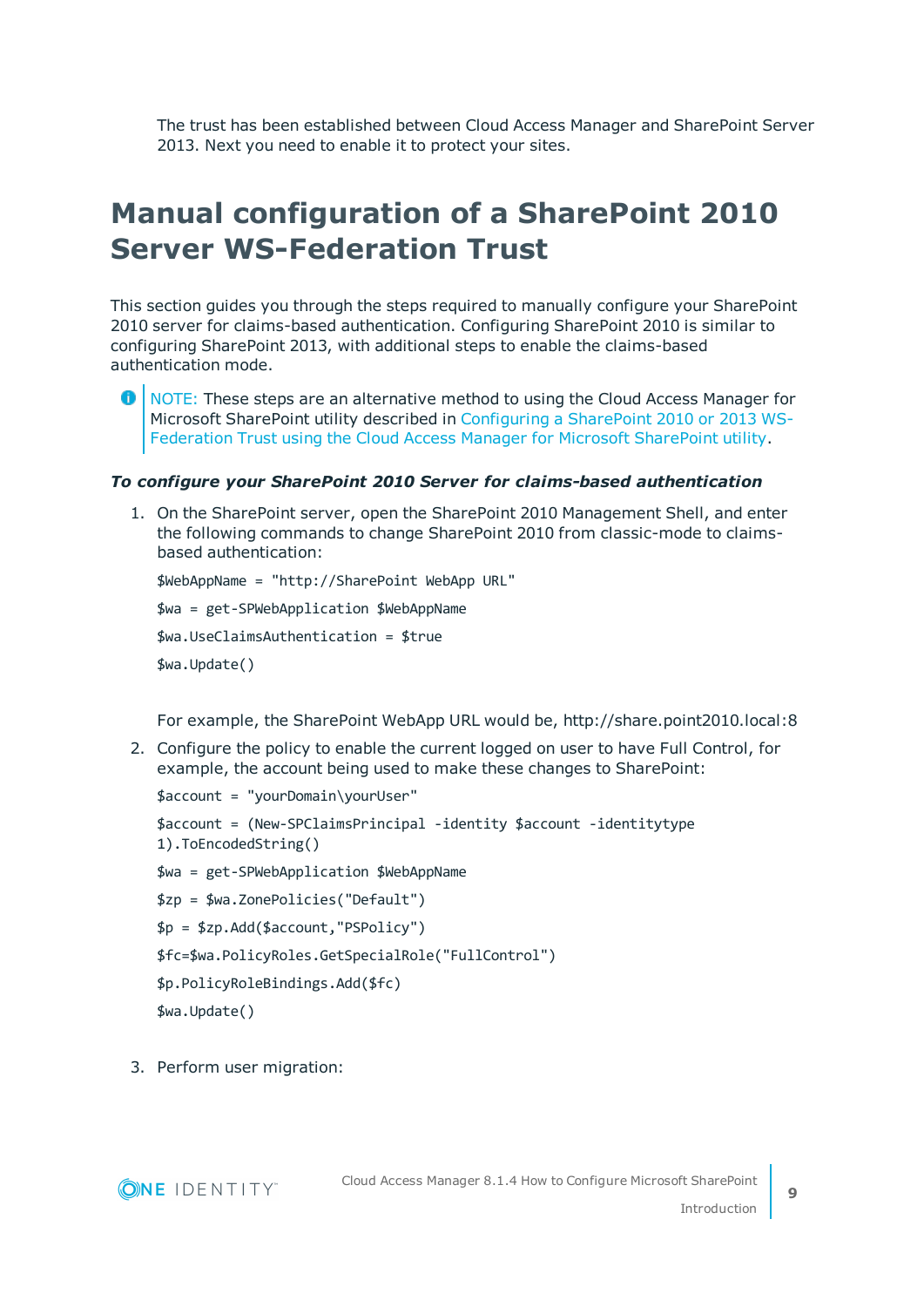\$wa.MigrateUsers(\$true)

- 4. Perform user provisioning: \$wa.ProvisionGlobally()
- 5. Set up a new claims-based WS-Federated authenticator, as for SharePoint 2013:

\$cert=New-Object System.Security.Cryptography.X509Certificates.X509Certificate2 ("<location of certificate>")

New-SPTrustedRootAuthority -Name "<Name of Certificate>" -Certificate \$cert

\$email=New-SPClaimTypeMapping -IncomingClaimType "http://schemas.xmlsoap.org/ws/2005/05/identity/claims/emailaddress" - IncomingClaimTypeDisplayName "EmailAddress" -SameAsIncoming

\$realm = "<realm as defined in Cloud Access Manager template>"

\$x=New-SPTrustedIdentityTokenIssuer -Name "<Name for authenticator>" - Description "Cloud Access Manager" -realm \$realm -ImportTrustCertificate \$cert - ClaimsMappings \$email -SignInUrl "<Endpoint URL>" -IdentifierClaim http://schemas.xmlsoap.org/ws/2005/05/identity/claims/emailaddress

NOTE: If you have added extra claims to the Claim Mapping page in the Cloud Access Manager SharePoint template, then you will need to add mappings for each extra claim here.

To do this:

- use extra New-SPClaimTypeMapping commands, as for the EmailAddress default shown above.
- then use the -ClaimsMappings parameter in the New-SPTrustedIdentityTokenIssuer command to create them in the Trust.

The trust has now been established between Cloud Access Manager and SharePoint Server. Next you will need to enable it to protect your sites.

### <span id="page-9-0"></span>**Protecting your SharePoint website with Cloud Access Manager**

Now the trust has been established between Cloud Access Manager and SharePoint Server, you can protect your SharePoint website with Cloud Access Manager.

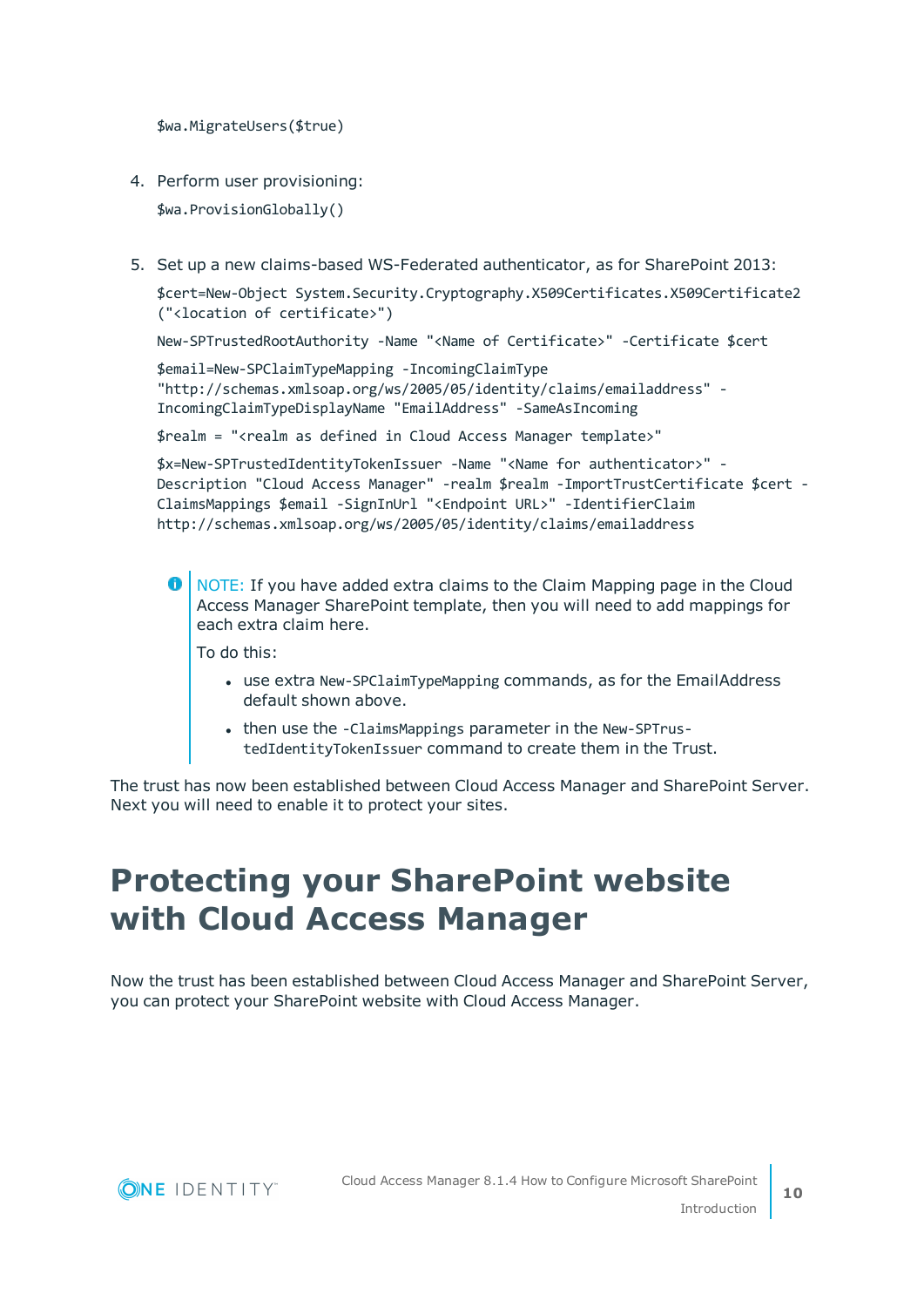### *To protect your SharePoint website with Cloud Access Manager*

- 1. Open the **SharePoint Central Administration console** and navigate to **Manage Web Applications**.
- 2. Select the **Application** to protect and then click **Authentication Providers**.
- 3. Select the required **Zone**.

**ONE IDENTITY** 

- 4. Scroll down to the **Trusted Identity provider** section and ensure that **Trusted Identity provider** is selected.
- 5. Select the **Cloud Access Manager** authenticator you created previously.
	- **O** NOTE: If you created the authenticator using the utility, it will be called CAM.
	- 0 NOTE: Clear the **Enable Windows Authentication** check box. If more than one authenticator is specified, the user will be prompted to select which authenticator to use when SharePoint opens.
- 6. Click **Save** and return to Application Management.

Finally you need to set permissions for users and groups to access your SharePoint sites.

### <span id="page-10-0"></span>**Enabling SharePoint People Picker functionality**

*To enable SharePoint People Picker functionality with Cloud Access Manager for Microsoft SharePoint*

1. In the **Cloud Access Manager for SharePoint** application, select the **Solutions** tab.

|                                                                                            | <b>ONE IDENTITY</b> Cloud Access Manager for SharePoint                                  |         |                  | - X                       |  |
|--------------------------------------------------------------------------------------------|------------------------------------------------------------------------------------------|---------|------------------|---------------------------|--|
| <b>Trust</b><br>Establish a trust between<br><b>SharePoint and Cloud Access</b><br>Manager | <b>Solutions</b><br>People Picker for Cloud Access Manager                               | Install | <b>Uninstall</b> | Update                    |  |
| Solutions<br><b>Enable Features</b>                                                        | Configuration<br><b>API Hostname</b><br><b>API Client Id</b><br><b>API Shared Secret</b> |         |                  |                           |  |
|                                                                                            |                                                                                          |         |                  | <b>Save Configuration</b> |  |

- 2. In the **API Hostname** field, enter the Cloud Access Manager Server hostname.
- 3. In the **Cloud Access Manager Application Portal**, select **Settings**, then **Manage**

**11**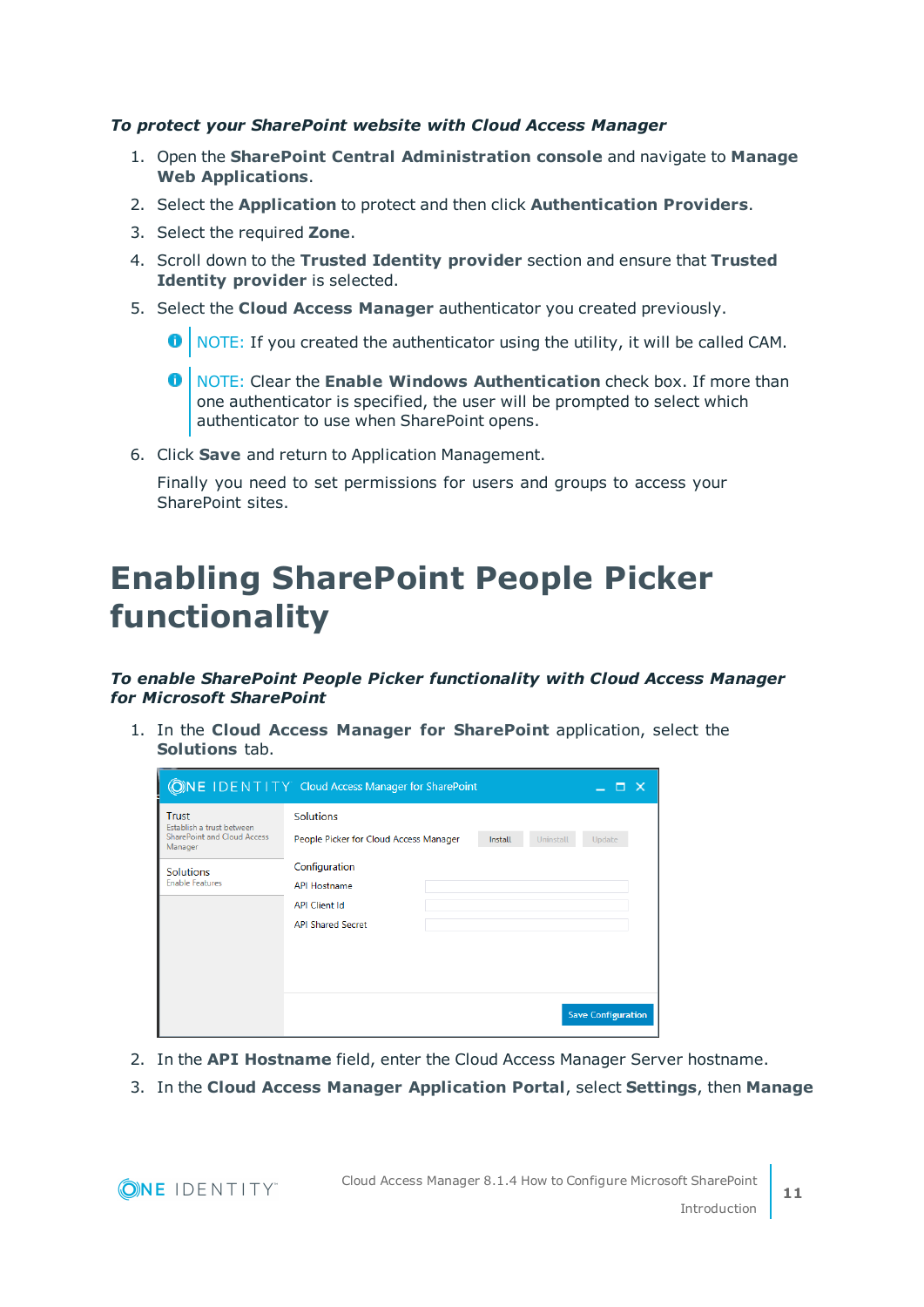### **API Clients**.

|                                       | <b>ONE IDENTITY</b> Cloud Access Manager Administration                                                                        | $\triangle$ admin $\blacktriangledown$<br><b>O</b> About<br><b>EE Shortcuts</b><br>Status                |
|---------------------------------------|--------------------------------------------------------------------------------------------------------------------------------|----------------------------------------------------------------------------------------------------------|
| Home                                  | Manage API Clients                                                                                                             | $\blacktriangleright$                                                                                    |
| Applications                          |                                                                                                                                | Cloud Access Manager uses the OAuth 2.0 Client                                                           |
| Authenticators                        | No API clients have been added to Cloud Access Manager yet. To add your first API client click on the "Add API Client" button. | Credentials flow to authenticate access to its API.                                                      |
| Roles                                 |                                                                                                                                | To begin using the API you will need to create an<br>API client by clicking the "Add API Client" button. |
|                                       |                                                                                                                                |                                                                                                          |
| Users                                 |                                                                                                                                | The client ID and shared secret generated can then<br>be used by your client application to obtain an    |
| Licensing                             |                                                                                                                                | access token from the token endpoint and gain<br>access to Cloud Access Manager's API.                   |
| Reports                               |                                                                                                                                |                                                                                                          |
| Settings                              |                                                                                                                                | Token Endpoint                                                                                           |
| All Settings                          |                                                                                                                                |                                                                                                          |
| <b>Configuration Settings</b>         |                                                                                                                                | https://camod.dom1.def.local/CloudAccessManag<br>er/RPSTS/OAuth2/Token.aspx                              |
| Turn Features On/Off                  |                                                                                                                                |                                                                                                          |
| Customize Appearance                  |                                                                                                                                | API Endpoint                                                                                             |
| Externalized Access Control           |                                                                                                                                | https://camod.dom1.def.local/CloudAccessManag                                                            |
| Configure Mail Settings               |                                                                                                                                | er/API/v1/                                                                                               |
| Configure Network Settings            |                                                                                                                                | API Documentation                                                                                        |
| Home Realm Discovery                  |                                                                                                                                | https://camod.dom1.def.local/CloudAccessManag                                                            |
| Manage API Clients                    |                                                                                                                                | er/API/docs/                                                                                             |
| Language Settings                     |                                                                                                                                |                                                                                                          |
| Application Settings                  |                                                                                                                                |                                                                                                          |
| Tune the Proxy<br>Configure Passwords |                                                                                                                                |                                                                                                          |
| Configure the Database                |                                                                                                                                |                                                                                                          |
| Maintenance Mode                      |                                                                                                                                |                                                                                                          |
| Manage Certificates                   |                                                                                                                                |                                                                                                          |
| Status                                |                                                                                                                                |                                                                                                          |
|                                       |                                                                                                                                |                                                                                                          |
|                                       |                                                                                                                                |                                                                                                          |
|                                       |                                                                                                                                |                                                                                                          |
|                                       | <b>Add API Client</b>                                                                                                          | Close                                                                                                    |

#### 4. Click **Add API Client**.

#### **API Client Settings**

| <b>API Client Name</b>    |             | API Endpoint                                  |
|---------------------------|-------------|-----------------------------------------------|
| New API Client            |             | https://cloudthority.cloud.local/CloudAccessM |
|                           |             | Token Endpoint                                |
| Allowed Scopes            |             | https://cloudthority.cloud.local/CloudAccessN |
| Resources                 | Actions     | Client ID                                     |
| $\Box$ apps               | $\Box$ edit | M1cL9DW5jo9ZG4U6U8Wvjx4voXG                   |
| $\Box$ authenticators     |             |                                               |
| $\Box$ creds              |             | Shared Secret                                 |
| $\Box$ roles              |             | 4eZ8y9AqJjqwjQtzESfzoZe1XPJP                  |
| $\Box$ users              |             |                                               |
| $\Box$ dirusers           |             |                                               |
| At least one resource     |             |                                               |
| scope must be<br>selected |             |                                               |

- 5. Enter a name for the client and select **roles** and **dirusers** in the **Allowed Scopes** section.
- 6. Copy and paste the **Client ID** and **Shared Secret** into the appropriate fields in the Cloud Access Manager for SharePoint application and then click **Save**.
- 7. In the Cloud Access Manager for SharePoint application click **Save Configuration**, and then click **Install**.

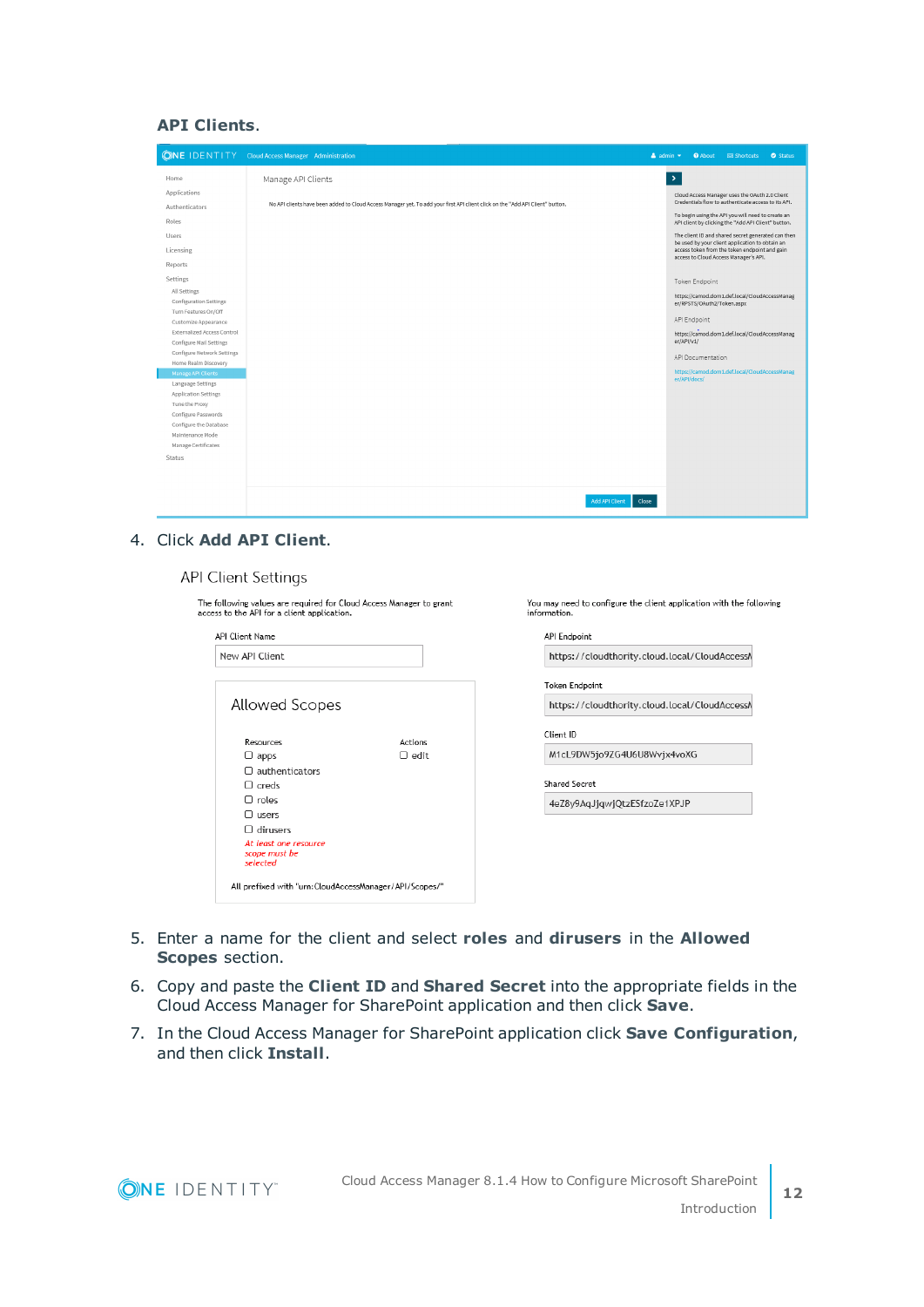## <span id="page-12-0"></span>**Using the SharePoint People Picker**

Before you use the Cloud Access Manager SharePoint people picker solution you need to ensure that Ambiguous Name Resolution (ANR) is enabled for all Active Directory attributes that you are using to map your Cloud Access Manager users to SharePoint user accounts. By default this is the mail attribute. For details on how to configure ANR in Active Directory, please refer to Microsoft TechNet:

[http://social.technet.microsoft.com/wiki/contents/articles/22653.active-directory](http://social.technet.microsoft.com/wiki/contents/articles/22653.active-directory-ambiguous-name-resolution.aspx)[ambiguous-name-resolution.aspx](http://social.technet.microsoft.com/wiki/contents/articles/22653.active-directory-ambiguous-name-resolution.aspx)

#### *To use the SharePoint People Picker*

- 1. To allow user access through your authenticator use the **User Policy** editor in the SharePoint application ribbon for your SharePoint web application.
- 2. Select **All Zones**, then click **Next**.
- 3. Select **Add Users**.
- 4. To open the **SharePoint People Picker**, select the address book icon below the **Users** field. If you have installed the **Cloud Access Manager for People Picker**, you will see Cloud Access Manager in the tree with two sub-categories of **Users** and **Roles**.

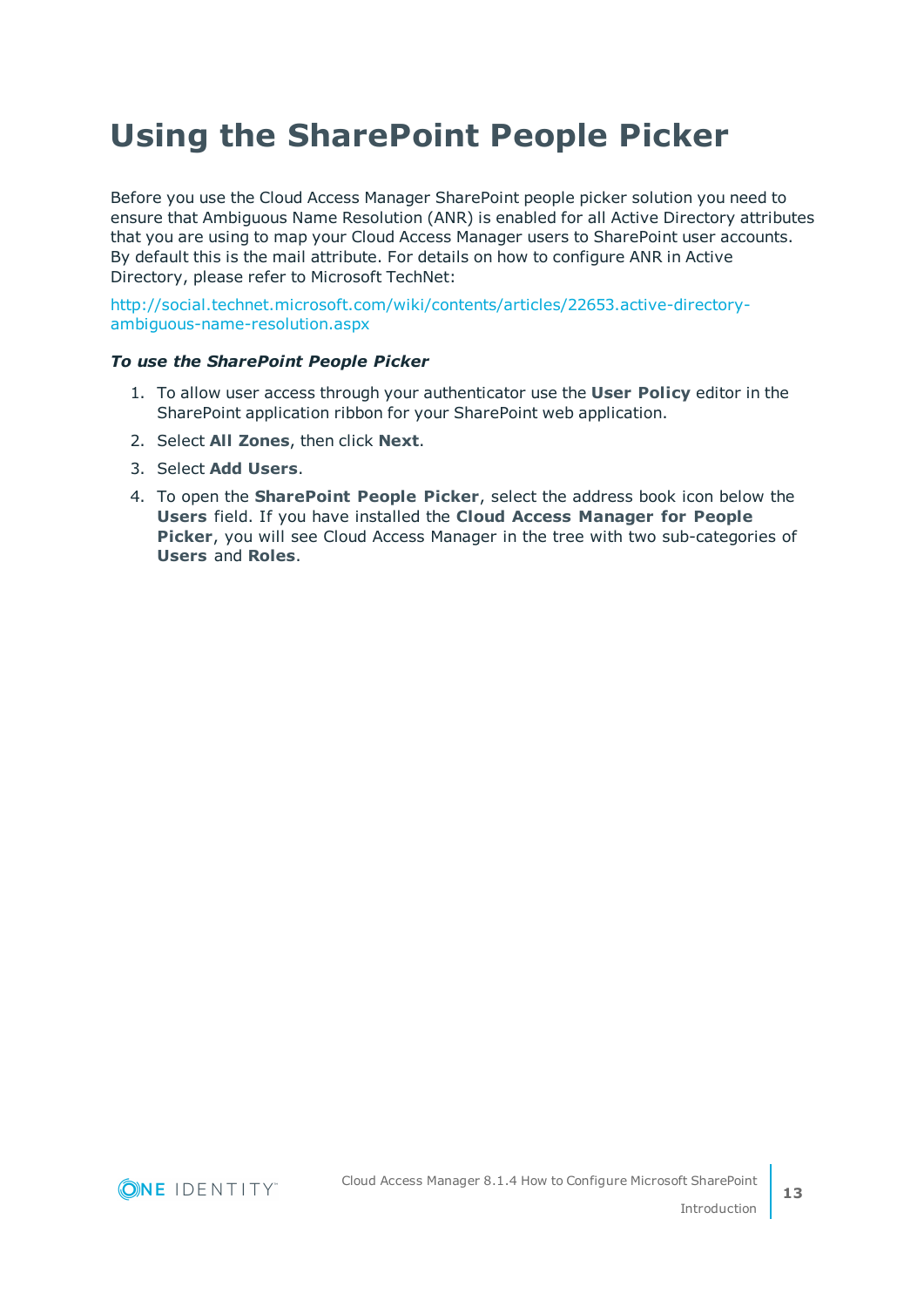Select People and Groups

| Display Name E-mail Address Title Department<br><b>La</b> Organizations<br>Type into the search box above then press "Enter" to s<br>Active Directory<br><b>All Users</b><br>4 B Cloud Access Manager<br>Users<br>Roles<br>€<br>><br>$Add$ -> | Find | α | List View | v |
|-----------------------------------------------------------------------------------------------------------------------------------------------------------------------------------------------------------------------------------------------|------|---|-----------|---|
|                                                                                                                                                                                                                                               |      |   |           |   |
|                                                                                                                                                                                                                                               |      |   |           |   |
| Cancel<br>OK                                                                                                                                                                                                                                  |      |   |           |   |

- 5. If you do not enter any search criteria in the **Find** field to search the Cloud Access Manager address book, all available Cloud Access Manager roles will be found.
- 6. If you enter search criteria in the **Find** field to search the Cloud Access Manager address book, any users or roles that match the criteria you specified will be found.
- 7. Select the users or roles you want to allow access to your SharePoint sites.

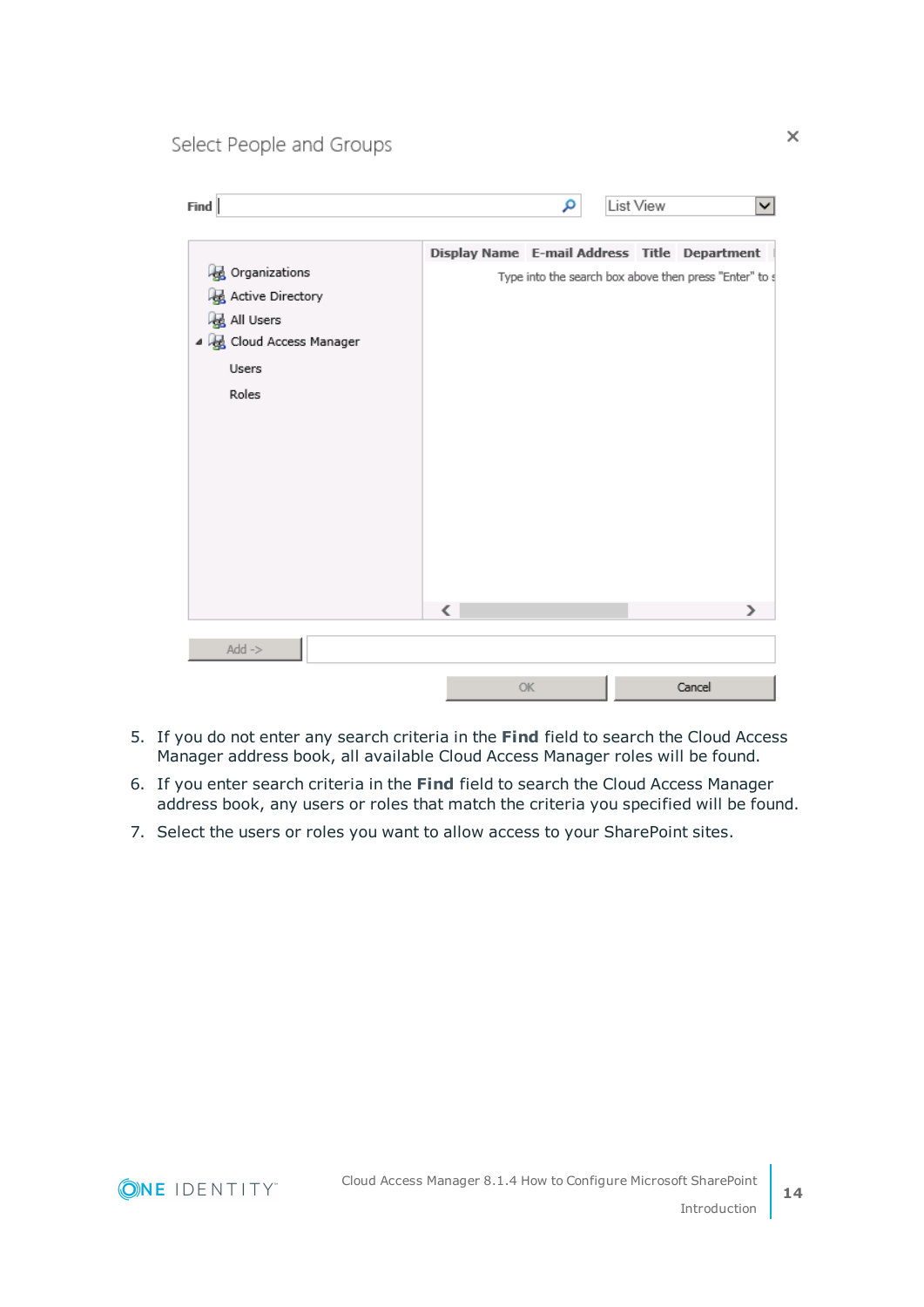Adding or updating Web application policy with new users or groups will trigger a SharePoint Search crawl over all content covered by that policy. This can reduce search crawl freshness and increase crawl load. Consider using security groups at the policy level and add/remove users from security groups to avoid this.

|                |                                  | $\frac{1}{2}$ Add Users   $\bm{\times}$ Delete Selected Users   $\bm{\mathbb{R}}$ Edit Permissions of Selected Users |                         |
|----------------|----------------------------------|----------------------------------------------------------------------------------------------------------------------|-------------------------|
| Zone           | <b>Display Name</b>              | <b>User Name</b>                                                                                                     | Permissions             |
| (All<br>zones) | <b>SERVICE</b>                   | NT AUTHORITY\LOCAL NT AUTHORITY\LOCAL SERVICE                                                                        | Full Read               |
| (All<br>zones) | Search Crawling<br>Account       | i:0#.w sharepoint2013<br>administrator\                                                                              | Full Read, Full Control |
| (All<br>zones) | SHAREPOINT2013<br>\Administrator | SHAREPOINT2013\Administrator                                                                                         | Full Control            |
| (All<br>zones) | administrator                    | i:05.t camclaimsauth administrator Full Control                                                                      |                         |
|                |                                  |                                                                                                                      |                         |

6 NOTE: If you add users manually from the Active Directory address book, they must be added by their email address to the new authentication provider — not by their sAMAccountName or other identifier. Remember to check that test users have the **mail** attribute populated in Active Directory as it is not populated by default.

You can now Single Sign-On (SSO) to the SharePoint application from a Cloud Access Manager user log in.

### <span id="page-14-0"></span>**Adding Microsoft SharePoint to Cloud Access Manager using the reverse proxy**

This section describes how to configure your SharePoint Server for authentication using the reverse proxy, including how to configure SharePoint for form-fill configuration.

In addition you need to configure SharePoint Server for forms based authentication to allow a Cloud Access Managerform-fill application to operate. For further information, please refer to Microsoft TechNet for [SharePoint](https://technet.microsoft.com/en-us/library/ee806890(office.14).aspx) Server 2010 and [SharePoint](https://technet.microsoft.com/en-us/library/ee806890(v=office.15).aspx) Server 2013 configuration steps.



OK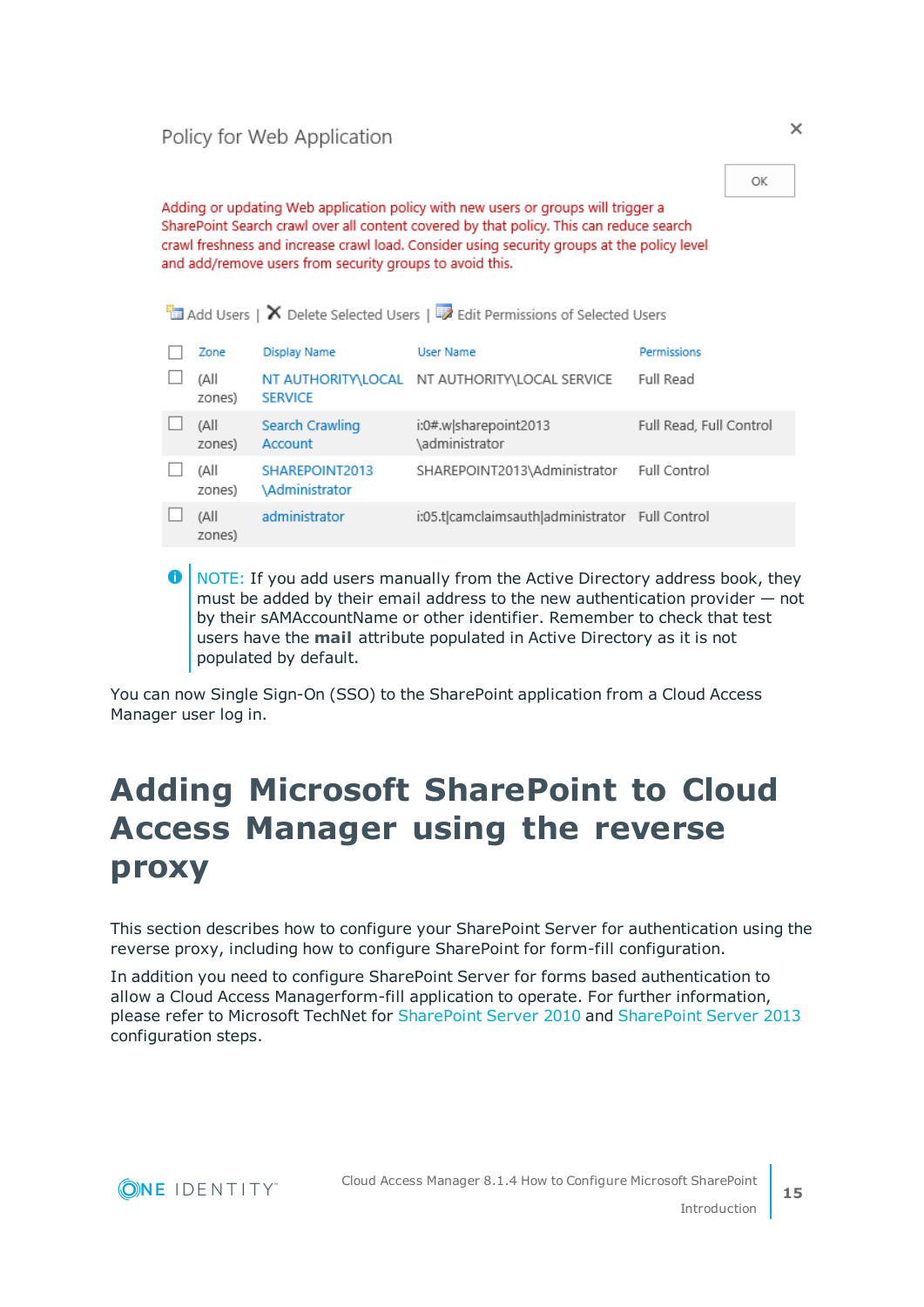- NOTE: Integrated Windows Authentication (IWA) and HTTP basic authentication are also valid authentication configuration options when using the reverse proxy. For further information, please refer to the *One Identity Cloud Access Manager Configuration Guide*.
- **O** NOTE: Microsoft Office rich client applications, for example desktop Microsoft Office 2007 and Microsoft Office 2013, are not supported when Cloud Access Manager is used to proxy SharePoint 2013; you should use WS-Federation if rich client support is required.

#### *To enable Cloud Access Manager to use the reverse proxy with SharePoint Server*

- 1. Manually configure a SharePoint application using the form-fill authentication method as described in the *One Identity Cloud Access Manager Configuration Guide*.
	- O NOTE: For SharePoint Server 2013, configure the **Application URLs** to use two proxy aliases for the root-to-root mapping of your SharePoint Server and Office Web Apps Server.

The application URLs you add for the Office Web Apps farm may differ in format depending on the authentication type used. For example, you may need to add the simple server name for the Office Web Apps farm as an alias for proxying SharePoint 2013. This is due to the way SharePoint constructs its URLs.

| Application URLs                                                                        |   |
|-----------------------------------------------------------------------------------------|---|
| Cloud Access Manager needs to know the URL of the application in order<br>to proxy it.  |   |
| Application URL(s) (Omit the path component. You will enter paths<br>on the next page.) |   |
| https://sp2013servermydom.lodal                                                         |   |
| https://spwebapps.mydom.local                                                           | ⋒ |
| Add URL                                                                                 |   |
|                                                                                         |   |

**O** NOTE: The SharePoint Office Web Apps server farm cannot be accessed using the proxy server until a valid Secure Sockets Layer (SSL) certificate is in place on the Cloud Access Manager Proxy.

A signed wildcard SSL certificate is required to cover the proxy server and the two previously created aliases. However, you do not need to create a new Secure Sockets Layer (SSL) certificate specific to the SharePoint configuration. For further details, please refer to Managing your SSL certificate in the *One Identity Cloud Access Manager Configuration Guide*.

- 2. Next, log in to the Administration Console, and navigate to the **Settings** page.
- 3. Click **Show Advanced Settings**.

**ONE IDENTITY** 

- 4. Click **Tune the Cloud Access Manager Proxy**.
- 5. In the **Proxy Filters**, edit the Class listed as **RewriteHTMLFilter**, appending the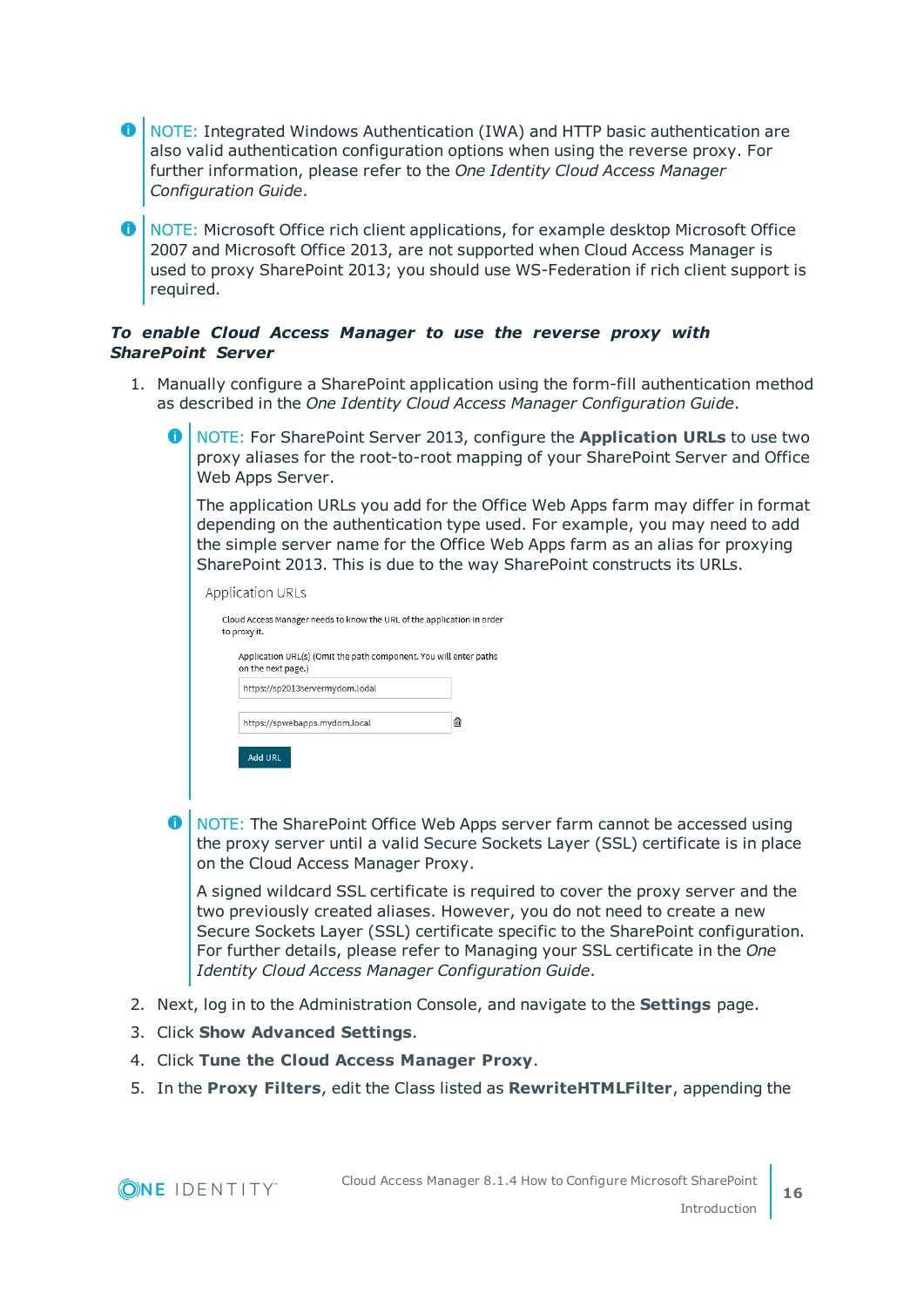**Mime Type** with text/plain\* as the value.

### **Edit Proxy Filter**

| <b>Filter Name</b>                                |        |
|---------------------------------------------------|--------|
| html                                              |        |
| Class                                             |        |
| RewriteHTMLFilter                                 |        |
| Mime Type                                         |        |
| text/html* text/plain*                            | ×      |
| <b>■</b> Enabled                                  |        |
| Debug Level                                       |        |
| $\mathbf 0$                                       | ▲<br>- |
| Include                                           |        |
|                                                   |        |
| Exclude                                           |        |
| *ns=PendingRequest&ev=PendingNotificationRequest* |        |
| Force Include                                     |        |
|                                                   |        |
| Application                                       |        |
| All Applications                                  | ▼      |

- 6. Click **Save**.
- 7. On the **Add Proxy Property** page add a new property. In the **Property** field, enter the string cam.disableAddingXFrameOptionsHeader.
- 8. In the **Value** field, enter **true**. Ensure the **Enabled** check box is selected, this will allow Office Web Apps to load in an iFrame embedded in the SharePoint page.

### **Add Proxy Property**

| Property                                     |      |        |
|----------------------------------------------|------|--------|
| cam.disableAddingXFrameOptionsHeader         |      |        |
| Value                                        |      |        |
| true                                         |      |        |
| Description                                  |      |        |
|                                              |      |        |
| $\triangleright$ Enabled                     |      |        |
| Application                                  |      |        |
| All Applications<br>$\overline{\phantom{a}}$ |      |        |
|                                              | Save | Cancel |



×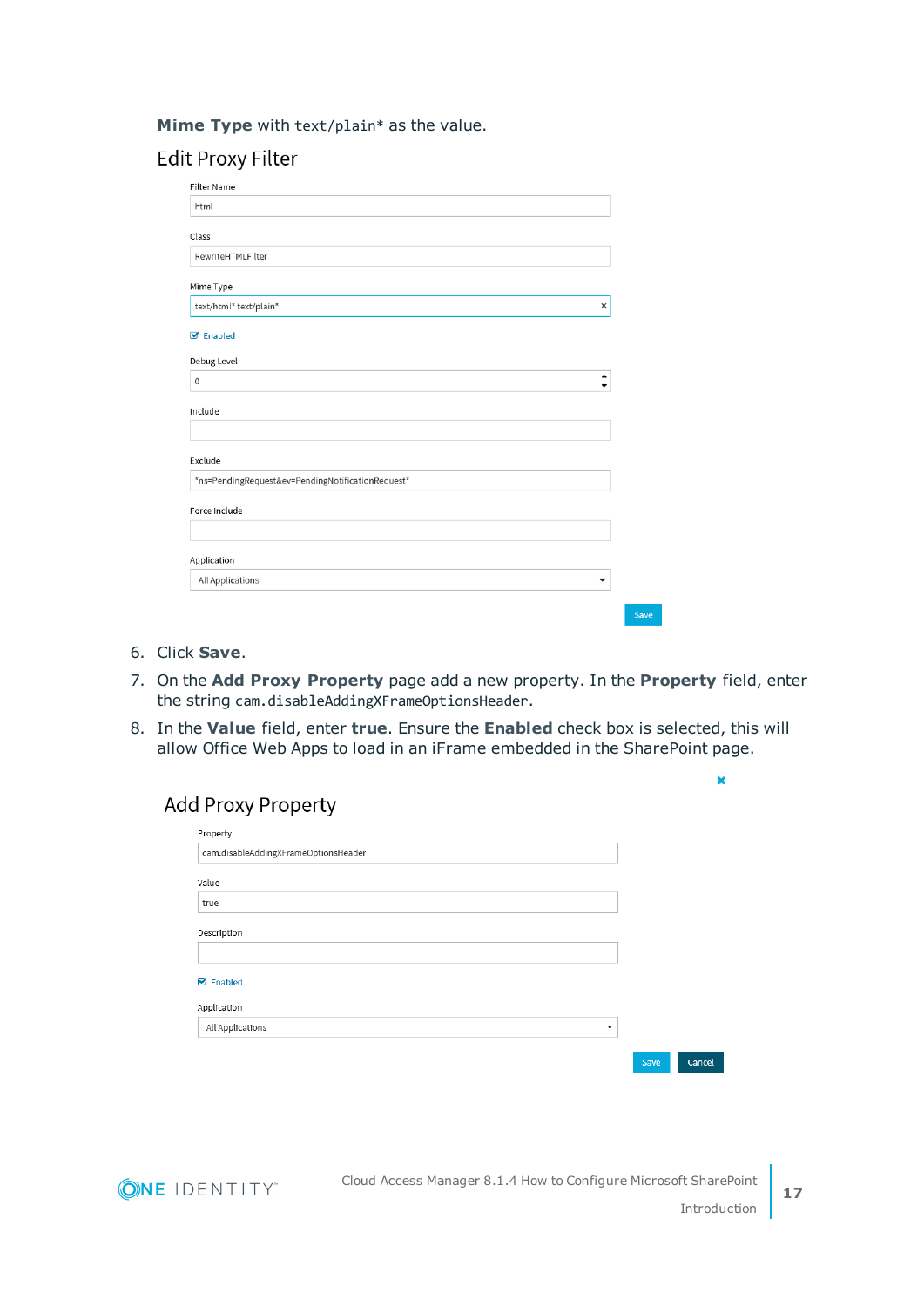9. Click **Save** to save your settings. When you have completed these steps all links using Office Web Apps will function as expected, this includes opening and editing documents.

<span id="page-17-0"></span>The application configuration is now complete.

### **Troubleshooting**

### **Persistent cookies in Microsoft SharePoint**

By default, SharePoint uses persistent cookies which enable a user to shut down an internet browser, and then re-open it while maintaining their original session. However, if a user does not fully log out of SharePoint, the situation can arise where a different user can access the original account using the same internet browser.

### **Debugging claims provider trust issues in Microsoft SharePoint 2013**

If you encounter access or permissions issues when you try to log into SharePoint using Cloud Access Manager, tracing the root of the issue can be difficult. ULS Viewer is a helpful free utility that shows the SharePoint logs in real time as you perform tasks in SharePoint and will clearly report errors such as problems with the trust certificate chain. You can download it from:

<https://www.microsoft.com/en-gb/download/details.aspx?id=44020>

### **Using an internal certificate authority**

If you are deploying Cloud Access Manager and SharePoint internally and you choose to use your own certificate authority (CA), you will need to configure a trust for this CA in SharePoint. This may also be necessary if you use any external certificate authority not on the published list of Trusted Certificate Authorities.

### *To configure a trust for your internal certificate authority*

- 1. On your SharePoint server navigate to **Central Administration console | Security | General Security | Manage Trust**.
- 2. Add a new trust.
- 3. Upload your CA's root signing certificate.